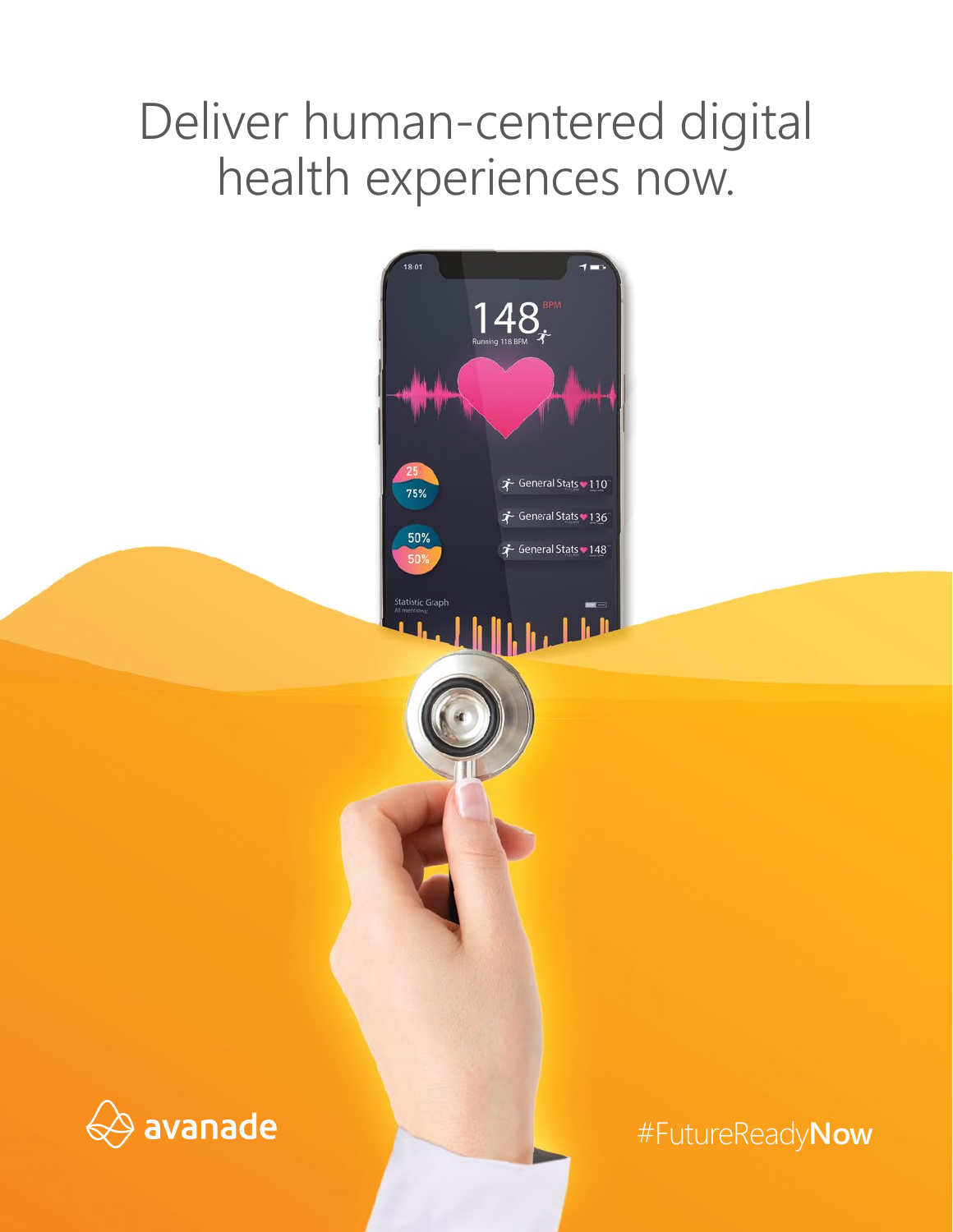## The goal: humanized, 1-1 experiences online and offline

Today's health providers and patients both expect personally relevant digital experiences – on par with what they observe as consumers - that enable them to get the information they need to achieve better physical outcomes. Whether on or offscreen, these experiences should embody human-preferred qualities like empathy, quick resolution and collaboration.

#### *"87% of healthcare executives agree that the integration of customization and real-time delivery is the next big wave of competitive advantage."*

- Accenture Research, Digital Health Tech Vision 2019

#### To provide a personal and empathetic digital health experience, you must:

- Demonstrate that you understand patients with only hyper-relevant messaging and care instructions.
- • Offer a consistently valuable (read: helpful) experience from anywhere and everywhere.
- Scale for audience size, location and language preferences.
- • Empower patients with convenient self-service like appoint- ment setting and online forms.
- Enable cross-team collaboration and secure data sharing.



### Accelerate your experience revolution

By combining human-centric design with technology, Avanade provides health and life science organizations with digital experience solutions that enable employees, engage customers and patients and improve business outcomes.

### These CX solutions are available today.

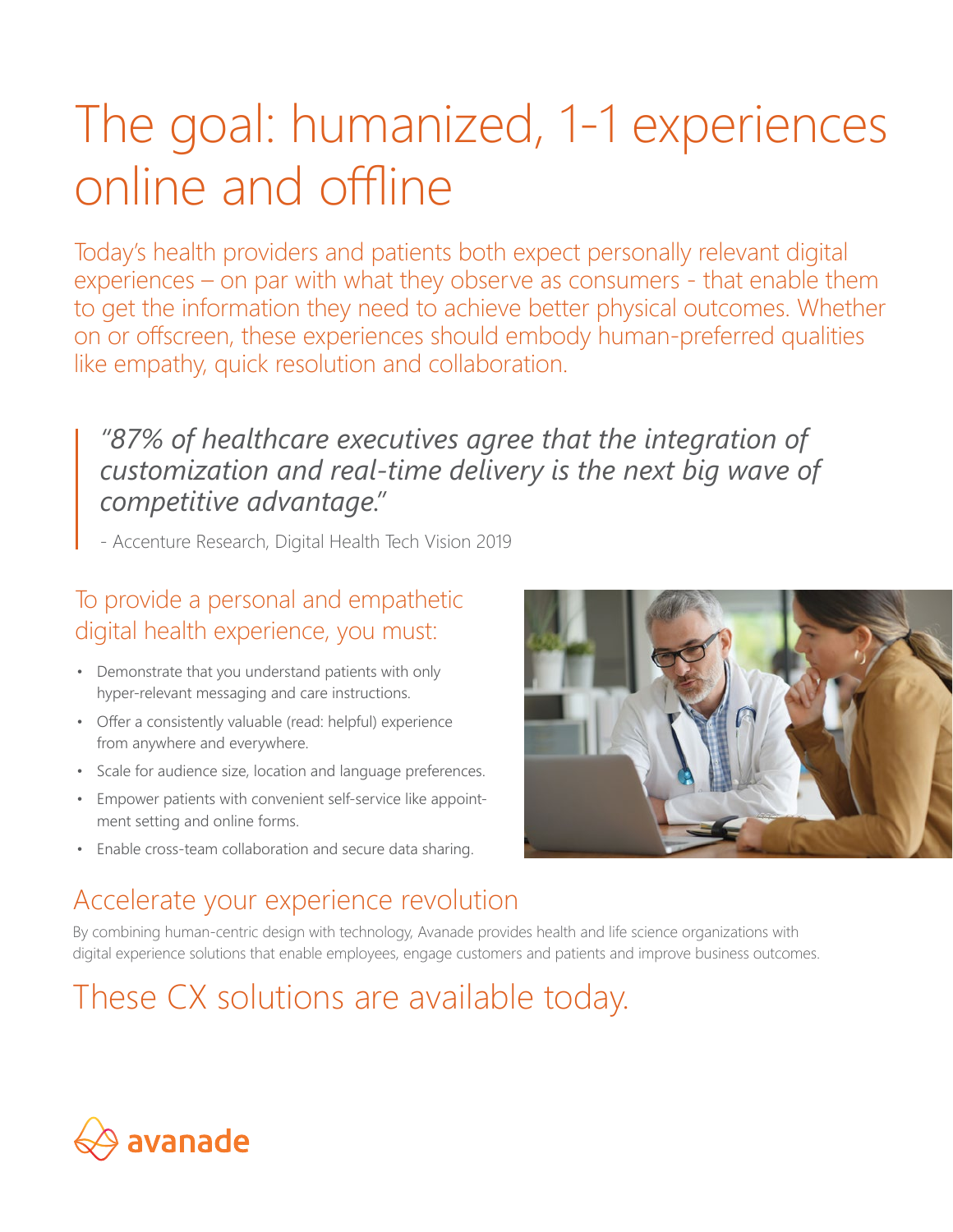## Deliver future-ready experiences now

Together we can create the experiences your care teams and patients expect, at a speed that helps you achieve your goals. Avanade can help you:





Engage Create personalized experiences that increase patient and provider satisfaction.

**Communicate** Deliver providers and patients the most pertinent care instructions, process and procedures.



Refresh Optimize experiences fast to stay on top of research findings and evolving user needs.



Empower Stand up self-service features such as bill pay, appointment setting, and self-care instructions.

### Making an impact in health and life sciences

These client success stories are just the beginning.



#### We helped Merck & Company:

- Support 290,000 page views per day
- Increase traffic in every one of their markets
- Win a Sitecore Experience Award: Best Web Content Experience

#### [Read our Case study](https://www.avanade.com/en-us/clients/merck)



#### We helped Bupa:

- • Easily access inquiry-based content to support front-line consultants and provide a better customer experience
- Target user experience that reduced training time

[Read our Case study](https://www.avanade.com/en-us/clients/bupa)

[Learn more about how we helped Sitecore Experience](https://www.avanade.com/en/about-avanade/partnerships/sitecore/sitecore-experience-awards) award winners like Mayo Clinic.